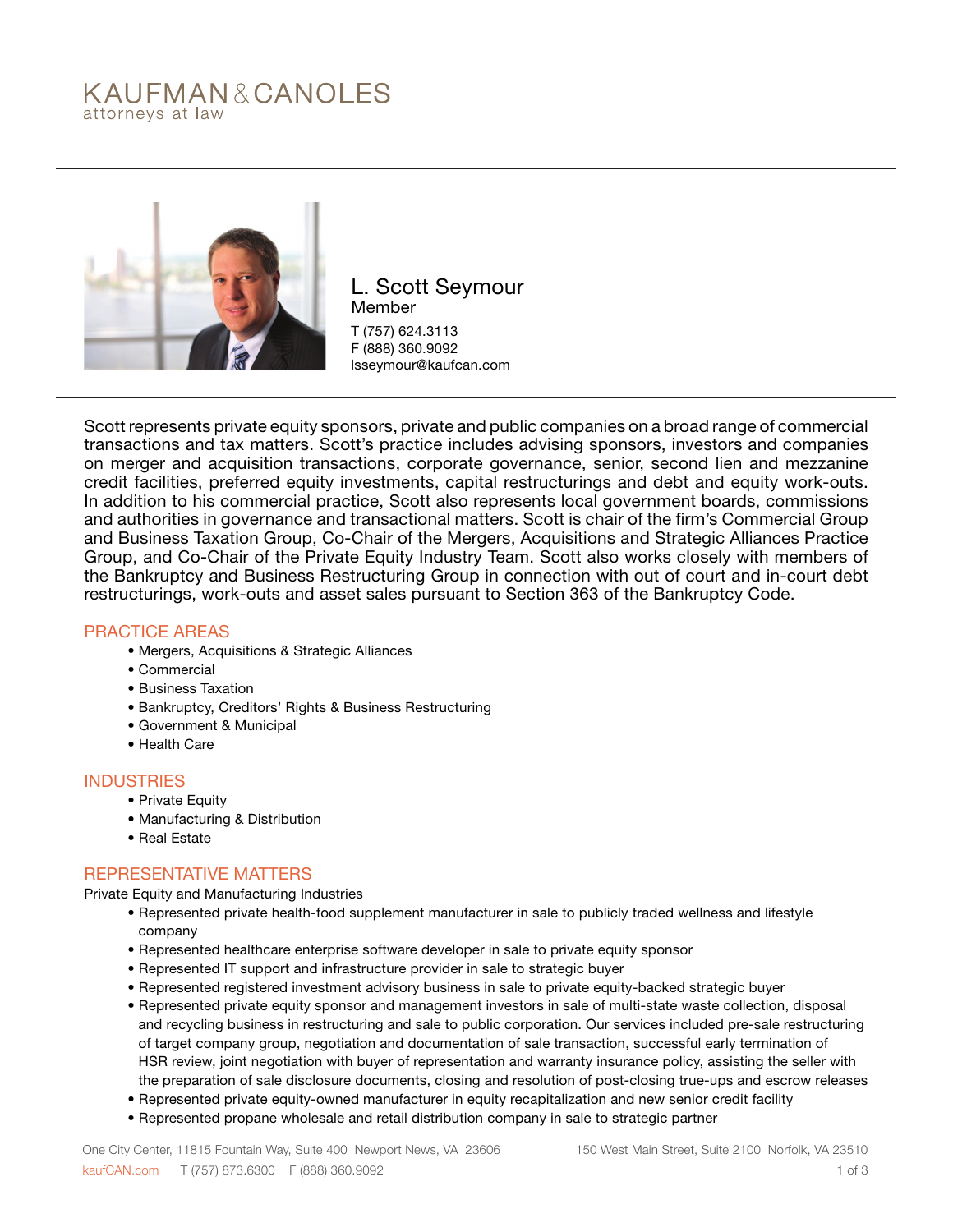## REPRESENTATIVE MATTERS (CONT.)

Private Equity and Manufacturing Industries (Cont.)

- Represented private equity fund sponsor in connection with fund formation and portfolio company investments
- Represented multiple private equity sponsored portfolio companies in connection with strategic acquisitions/ divestitures and securing operating credit facilities
- Represented borrower in forbearance negotiation and restructuring of senior and mezzanine credit facilities
- Served as in-house and, subsequently outside, general counsel to national business process outsourcing and document management organization, responsible for the organization's legal functions and compliance, including those associated with ongoing operations, syndicated credit facilities and merger and acquisition activities
- Represented privately-held national business process outsourcing and document management organization in strategic sale to publicly traded competitor
- Represented national building product manufacturer in buy-out of joint venture partner
- Represented Workflow Management, Inc. and its affiliates in connection with its sale pursuant to Section 363 of the Bankruptcy Code
- Represented national building product manufacturer in divestiture of operating divisions in sale pursuant to Section 363 of the Bankruptcy Code
- Represented automotive OEM in acquisition of manufacturing line operations as a part of vertical integration strategy
- Represented automotive OEM in manufacturing and product development joint venture arrangements as well as global sourcing and supply contracts and technology licensing
- Represented national building products manufacturer and supplier in numerous acquisition and divestiture transactions as well as joint venture, supply and sourcing arrangements
- Represented specialty software design and sale business in strategic sale to international public company

Real Estate Industry

- Represented private real estate venture sponsors in contribution to public and private REITs
- Represented private investor group in equity recapitalization of under-performing office building portfolio
- Represented national real estate-focused private equity fund in debt work-out and equity recapitalization of multifamily residential project
- Represented sponsor of market-rate apartment conversion of certified historic structure in formation and closing of joint venture to utilize Federal and Virginia Historic Tax Credits
- Represented non-profit in joint venture agreement with Virginia Historic Rehabilitation Tax Credit investor
- Represented national real estate-focused private equity fund sponsor in multiple acquisition and divestiture transactions, minority investments and mezzanine and preferred equity financing arrangements involving commercial office projects and multifamily residential real estate projects
- Representation of managing partners in financing of multifamily residential real estate project
- Representation of real estate investment partnerships in restructuring and governance matters
- Represented regional petroleum logistics services provider in strategic acquisition by public company

### RECOGNITION AND HONORS

- *Best Lawyers in America*, 2021-2022
- Virginia's Legal Elite; Virginia Business Magazine, 2019-2021
- Top Lawyers; CoVaBIZ Magazine, 2017-2022
- Law Review; University of Richmond

### ASSOCIATIONS

- Economic Development Authority for the City of Hampton, Virginia
- Eastern Virginia Regional Industrial Facility Authority

### ADMISSIONS

• Virginia

### EDUCATION

- Christopher Newport University; B.S., Accounting
- University of Richmond School of Law; J.D., *cum laude*
- New York University School of Law; APC in Taxation